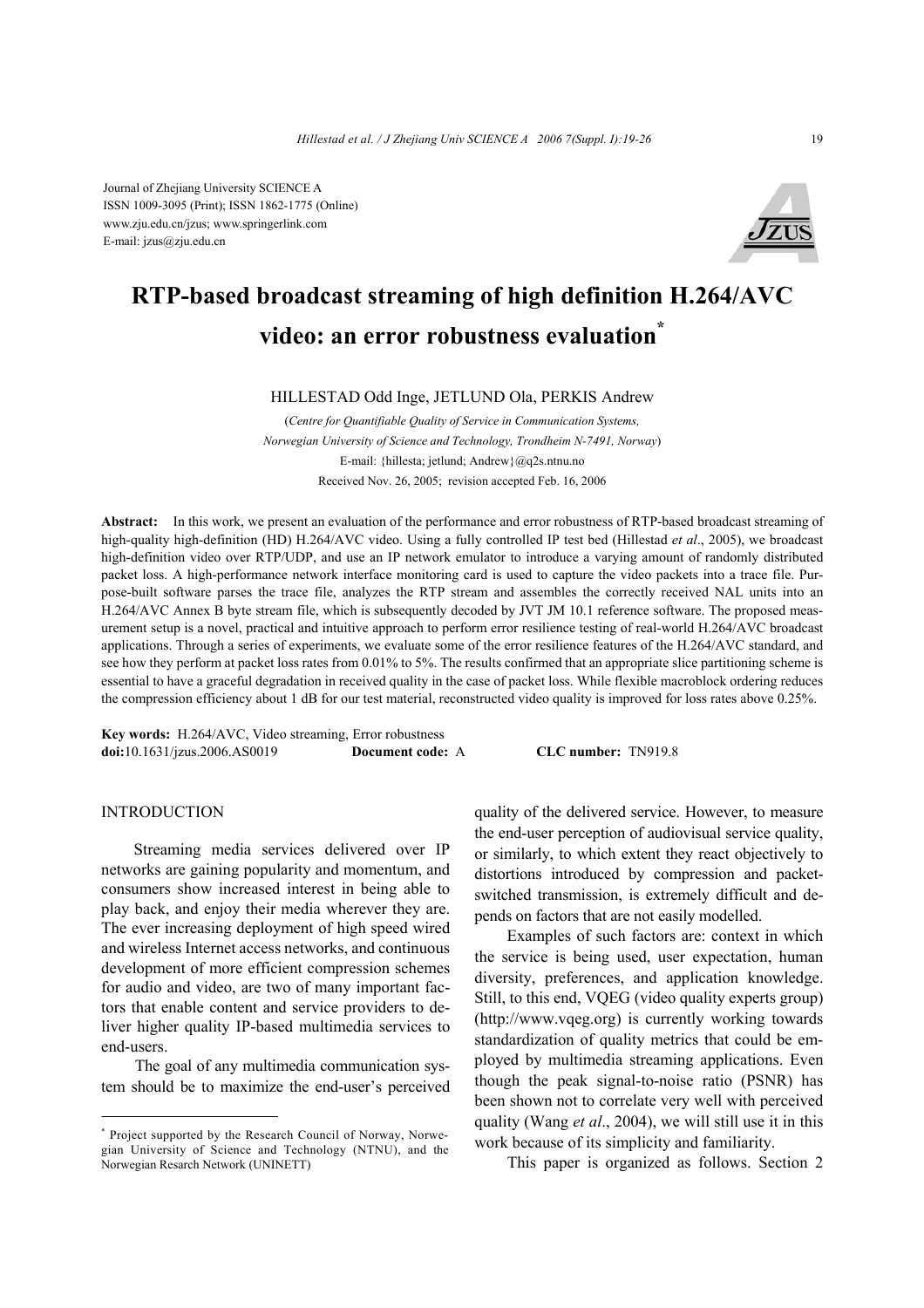introduces H.264/AVC and presents related work. Section 3 describes the test setup and the error resilience schemes to be compared. The subsequent section presents resulting reconstructed PSNR for different packet loss rates. Finally, Section 5 gives a short summary.

# H.264/AVC AND RELATED WORK

H.264/AVC (Advanced Video Coding) is the current state-of-the-art international video coding standard (ITU-T and ISO/IEC JTC-1, 2003). Similar to previous ITU-T and MPEG video coding standards, H.264/AVC is a block-based motion-compensated hybrid video coding scheme. The standard defines two main layers: a video coding layer (VCL) and a network abstraction layer (NAL). The definition of the VCL includes tools and methods to code a set of macroblocks of a picture into a slice partition or a data partition. The slices/data partitions are conceptually transferred by the network abstraction layer as NAL units, which are the basic transport units. Essential picture header information is assembled in parameters sets, more specifically the sequence parameter sets (SPSs) and picture parameter sets (PPSs). For more information on the new tools and features of the H.264/AVC standard, see (Wiegand *et al*., 2003; Sullivan and Wiegand, 2004).

H.264/AVC specifies several error resilience tools for efficient delivery in error-prone environments. The partitioning of a picture into slices is very flexible, both in terms of slice sizes and with respect to which macroblocks are allocated to each slice. In addition to simply assigning the macroblocks of a picture to slices in raster scan order, a scheme known as flexible macroblock ordering (FMO) can be used to partition a picture into a number of slice groups using a macroblock allocation map (Ostermann *et al*., 2004). Pre-defined allocations like e.g. Interleaved and Dispersed slice groups are specified, but the standard also enables explicit allocation of macroblocks to a slice group. Other error resilience tools include arbitrary slice ordering (ASO), data partitioning (DP), and redundant slices (RS). Because the coding mode can be decided on a macroblock level, the standard supports insertion of intra-coded macroblocks into P or B pictures to stop error propagation. For more

information on the error resilience features of H.264/AVC and transport in error-prone environments, see (Ostermann *et al*., 2004; Wenger, 2003a; Stockhammar *et al*., 2003).

The fidelity range extension (FRExt) amendment to H.264/AVC includes new tools and profiles for high-quality consumer and broadcast applications (Sullivan *et al*., 2004). However, no advanced error resilience tools are allowed in the FRExt profiles, making them less suitable for delivery in error-prone environments unless e.g. forward error correction codes, application level ARQ or a reliable transport protocol are used.

RFC 3984 specifies the mapping of NAL units to RTP packets and describes issues related to fragmentation and aggregation of NAL units (Wenger *et al*., 2005). An H.264 decoder is assumed to be given NAL units in decoding order. In this work, we consider only the simple packetization mode, in which no interleaving is used and NAL units are transmitted in decoding order. If the size of a slice partition, data partition or parameter set is larger than the size of the MTU on the access network, then the NAL unit has to be fragmented. The fragments are called FU-A NAL units, and if one FU-A is lost, then the entire corresponding NAL unit is corrupted, and has to be discarded.

Most of the previously published work on H.264/AVC error robustness has been done using JVT's common test conditions for IP-based transmission (Wenger, 2001) which includes a simple simulator discarding packets based on a loss pattern file. The loss patterns are obtained from Internet experiments, and with a few exceptions mainly consist of scattered packet loss (Wenger, 2003b). Wenger (2003a) gave a comprehensive overview of the error-resilience tools in the H.264/AVC standard, and presented results for six different encoder configurations comparing the use of intra macroblock updates, slice partitioning, interleaved FMO, dispersed FMO, and data partitioning for two CIF resolution sequences. FMO and data partitioning were concluded to be particularly valuable error resilience tools.

Hallbach and Olsen (2004) evaluated the use of motion-sensitive intra macroblock updates, i.e., areas with high motion are more likely to be intra coded, as a means to stop error propagation. Stockhammar *et al*.(2003) discussed the use of H.264/AVC in a wireless environment and presented an error robustness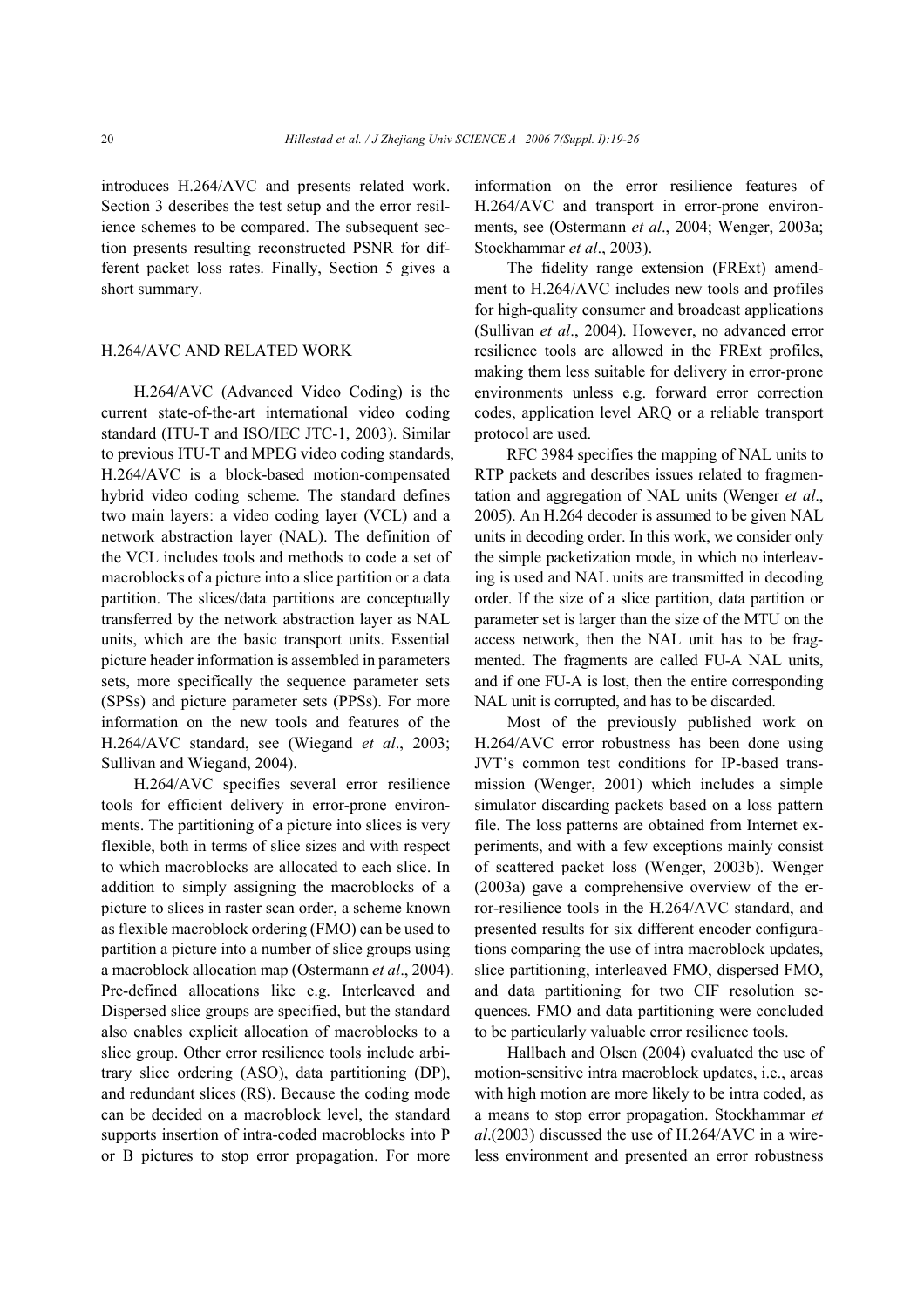evaluation for a conversational service with and without feedback using the JVT common test conditions for RTP streaming over 3GPP (Roth *et al*., 2001). While slice partitioning and rate-distortion optimized mode decision give good results without the use of any feedback, excellent results were reported when multiple reference frames and feedback were used to effectively stop error propagation. Calafate *et al*.(2004) studied the error resilience of H.264/AVC in an ad-hoc wireless network scenario.

While previous work to a large extent has focused on low-resolution low-quality applications, this work studies the error robustness of a high-quality high-definition H.264/AVC broadcast service over an emulated IP network that introduce randomly distributed packet loss. We will not consider the delay and delay jitter introduced in real packet-switched networks, assuming that the playout buffer can be set large enough so that all delay jitter is absorbed. Although simple, random packet loss may be a valid model for low and transient congestion if queue management policies like Random Early Detection or Early Random Drop is employed in networks routers (Lin and Morris, 1997). For typical Internet packet loss, more complex state models incorporating temporal dependencies of lost packets are often more appropriate (Yajnik *et al*., 1999).

One difference between this work and the abovementioned contributions is that the proposed setup could easily be used to test and compare the error resilient encoding and packetization of real commercial H.264/AVC over RTP/UDP/IP broadcast solutions. Further, using the packet flow regenerator described in (Hillestad *et al*., 2005), the trace file from a given network emulation can be played back to a streaming media client for development, subjective testing, demonstration or other purposes. For instance, it can be used to recreate a specific network condition for subjective testing of a streaming media session that has been impaired by packet loss.

### MEASUREMENT SETUP

For our measurements we used an excerpt from the mini-movie "standardized evaluation material" (StEM) under license from digital cinema initiatives (DCI) (DCI & ASC, 2004). StEM is available in 4k

resolution (4096 by 1714 pixels), has a temporal resolution of 24 frames per second and contains 16605 frames in total. The excerpt from StEM, from now on referred to as STEM-A, consists of 576 frames (from frame number 1716 up to and including frame number 2292) giving a playing time of 24 s. To create a 720p version of STEM-A, cropping was first employed to remove 768 pixels on both the left and right side of each frame, and also to remove 137 pixels from both the top and bottom of each frame. The resulting 2560 by 1440 pixel frames were then converted to the target 1280 by 720 resolution by bilinear downsampling. The clip has four scene changes, cross-fades, camera panning, complex object motion and a high level of texture detail, thus providing a good challenge for the error resilience tools and concealment algorithms in the JM reference software.

STEM-A was encoded using the H.264/AVC reference software JM version 10.1 (http://iphome.hhi. de/suehring/tml/download/). An "IPPP" GOP structure was employed, with intra period of 24 frames. IDR (Instantaneous Decoding Refresh) pictures were used to try to prevent reconstruction errors to propagate across GOP boundaries. Rate-distortion optimized macroblock mode decision was turned on, while random macroblock refresh was turned off.

The eight different configurations we compared in this work are listed in Table 1 together with the quantization parameter (QP) used in the encoding and the resulting average bit rate. "SL1" denotes the case when using no slice partitioning at all, that is, the entire primary coded picture is transported as a single NAL unit. Similarly, "SL5", "SL9" and "SL16" is encoded using 5, 9 and 16 slices per frame, respectively.

All configurations having names starting with "SLMTU" are encoded in such a way that no NAL units are larger than 1450 bytes, which is the maximum

| Table 1 | The eight configurations, quantization pa-            |  |
|---------|-------------------------------------------------------|--|
|         | rameter (QP) used in encoding, and resulting bit rate |  |

| Name                    |    | Bit rate (kbps) |
|-------------------------|----|-----------------|
| SL <sub>1</sub>         | 26 | 2950            |
| SL <sub>5</sub>         | 26 | 3019            |
| SL <sub>9</sub>         | 26 | 3078            |
| SL16                    | 26 | 3178            |
| <b>SLMTU-CIP</b>        | 27 | 2910            |
| <b>SLMTU-FMO-CIP</b>    | 28 | 3016            |
| <b>SLMTU-FMO-MBLINE</b> | 28 | 3016            |
| <b>SLMTU-FMO-PYR</b>    | 27 | 2990            |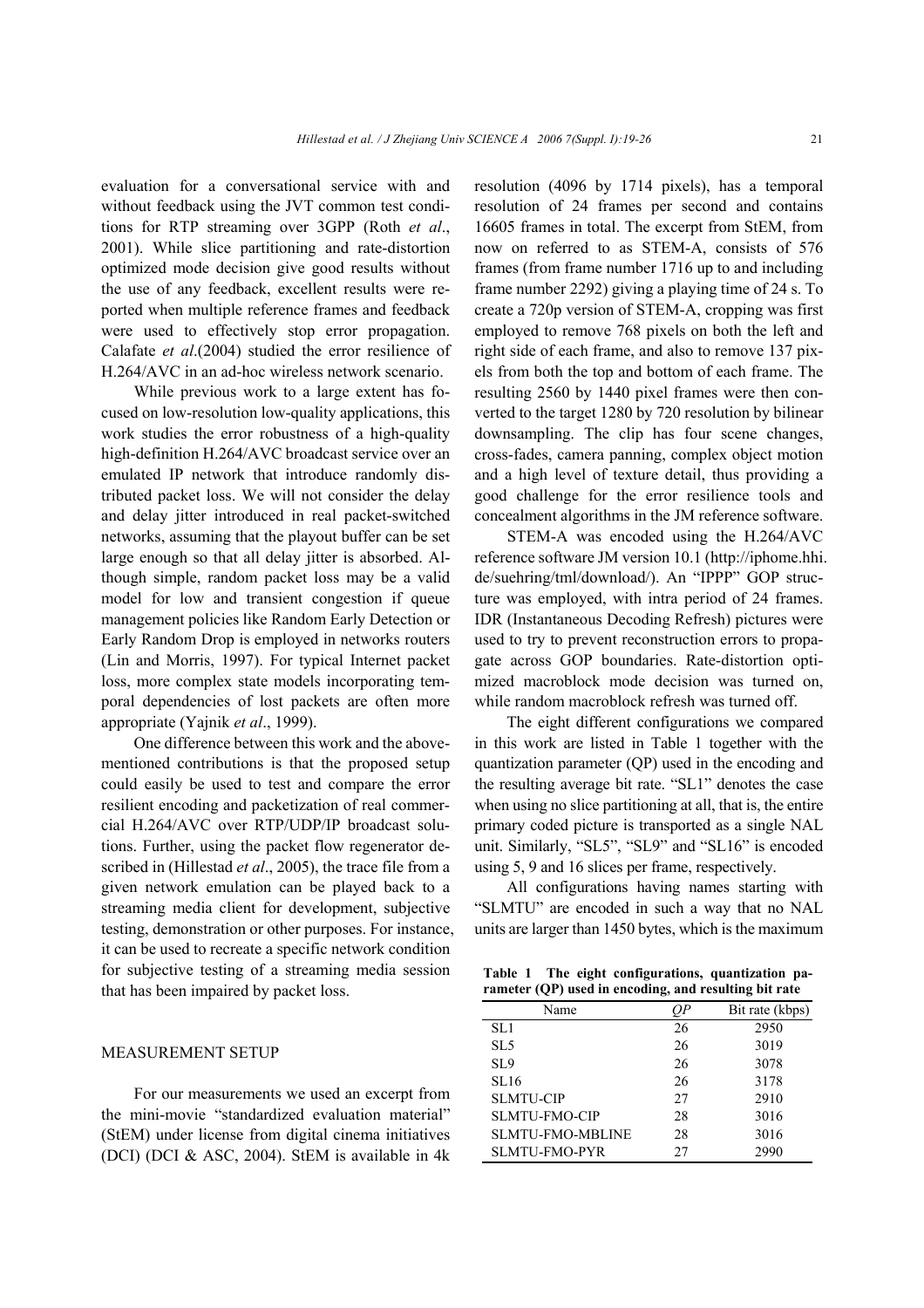transmission unit (MTU) payload on our Ethernet network, making sure that no NAL units are fragmented by the network abstraction layer. This feature, together with constrained intra prediction, which prevents intra coded macroblocks from using inter-coded macroblock for prediction, is introduced in "SLMTU-CIP". Furthermore, "SLMTU-FMO-CIP" adds FMO using two slice groups per picture and the dispersed slice group map type, also known as the "checkerboard" FMO pattern (Ostermann *et al*., 2004).

While the above configurations have all been encoded using I and P frames only, and an intra period of 24 pictures, the next configuration instead uses groups of intra coded macroblocks to refresh the prediction. In "SLMTU-FMO-MBLINE", one line of macroblocks, or rather group of macroblocks, are intra coded in every picture. Considering that there are 45 lines of macroblocks in a 720p frame, the number of regularly intra coded macroblocks would correspond to an I frame about every 2 s for our test material.

The next configuration, "SLMTU-FMO-PYR", was encoded using a four level hierarchical coding structure also referred to as a pyramid (Schwarz *et al*., 2005). There are three pyramids inside a GOP of 24 pictures, and the coding order is " $I_0$   $P_8$   $B_{R4}$   $B_{R2}$   $B_{R6}$  $B_1$   $B_3$   $B_5$   $B_7$   $P_{16}$ ", where  $B_R$  denotes B pictures that are used for reference in a higher level of the pyramid, and the lower case numbers indicate the output order of the pictures.

It is well known that extensive slice partitioning decreases compression efficiency, since prediction is constrained within one slice of a picture and also because of the increased overhead associated with slice and protocol headers (Hallbach and Olsen, 2004).

Fig.1 shows the rate-distortion performance of





the different configurations (without taking protocol over-head into account). The quantization parameter was fixed for all pictures in the sequences and was chosen so that the average bit rate of all configurations was as close to a target rate of 3 Mbps as possible. We observe that for our test material, the dispersed FMO scheme decreases the compression efficiency by roughly 1 dB for the target rate. This is due to the restriction FMO places on the intra-picture prediction techniques used (Wenger, 2003b).

The eight H.264/AVC video files were wrapped in MP4 containers and hinted with an MTU of 1450 bytes using tools from MPEG4IP (http://mpeg4ip. Sourceforge.net). The media was then broadcasted over the test network using the QTBroadcaster tool included in the open-source Darwin Streaming Server package, sent through an Empirix PacketSphere IP network emulator (http://www.empirix.com), and captured by an Endace DAG 3.5E network interface monitoring card (http://www.endace.com). The DAG card is capable of capturing packets at high speeds, and writes the entire packet with MAC/IP header and IP payload to a trace file (in the PCAP format) together with a microsecond-accuracy time stamp that reflects the packet's arrival time. The network emulator was configured to introduce uniformly distributed packet loss at different rates, namely 0.01%, 0.1%, 0.25%, 0.5%, 1%, 1.5%, 2%, 3% and 5%. Each media file was transmitted five times over the test network at each configured packet loss rate, giving a total of 45 measurements for each of the eight configurations. For more information on the network emulator and the network interface monitoring card used in these measurements, see (Hillestad *et al*., 2005).

Fig.2 summarizes the test setup. Due to the high complexity involved in real-time decoding of high-definition H.264/AVC, packet reception and decoding is done offline. A purposely-built application, "pcap2avc", was developed to implement the packet reception and stream assembly. Packets are sequentially read from the trace file, MAPI (http:// mapi.uninett.no/) is used to filter out the video packet flow, and each NAL unit is assembled according to RFC 3984 (Wenger *et al*., 2005). NAL units which are correctly received are then written to an H.264/AVC Annex B byte stream file. As previously mentioned in Section 2, corrupted NAL units have to **Fig.1 R-D plots of the eight configurations** be discarded. Finally, decoding of the received bit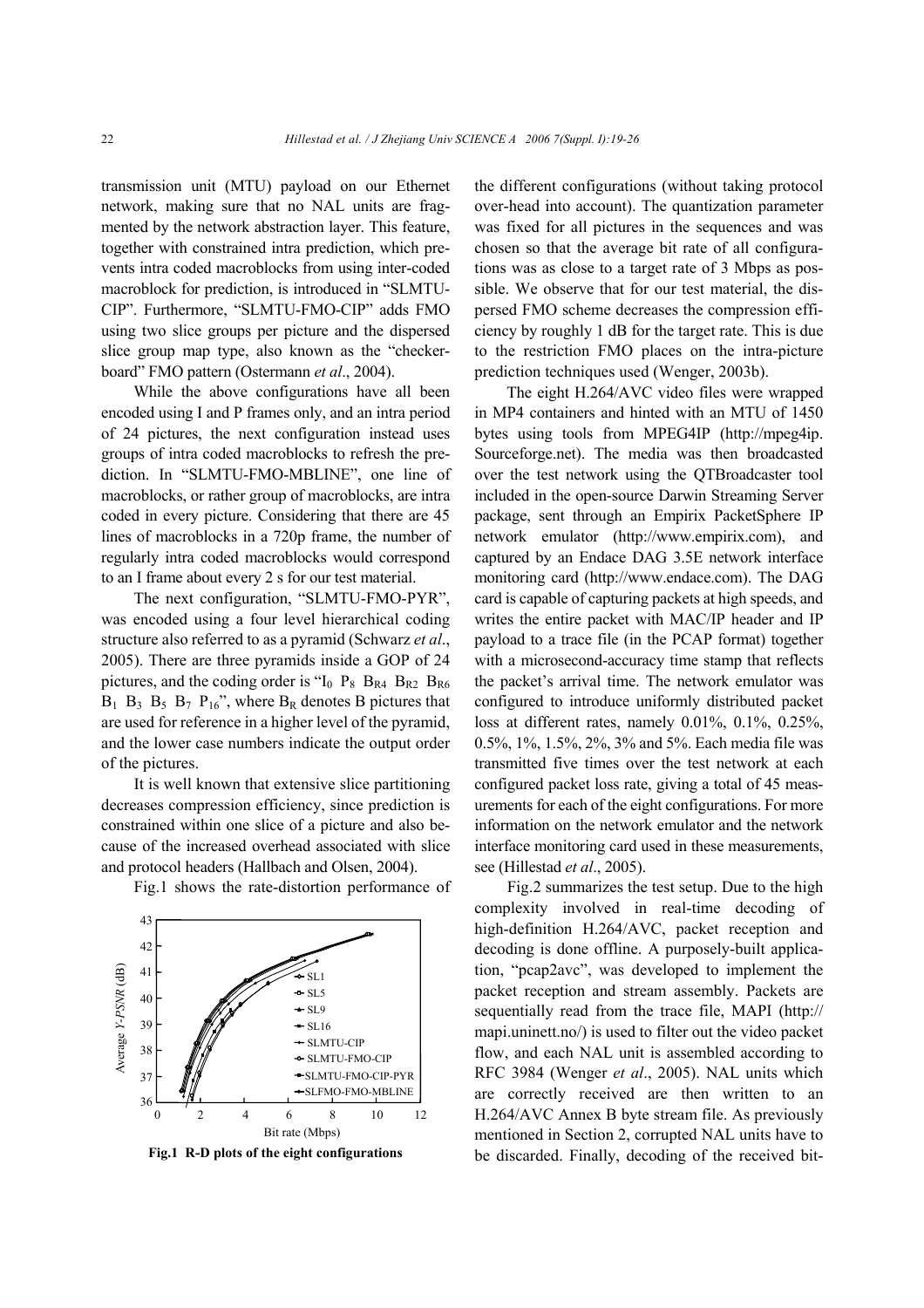stream is done using H.264/AVC reference software (http://iphome.hhi.de/suehring/tml/download/).

JM version 10.1 supports the ability to conceal entire frame losses, which is particularly helpful for configuration "SL1", where the loss of a single FU-A NAL unit means that the entire frame is lost. The current limitation of the picture error concealment algorithm in JM 10.1 is that it can only conceal I and P pictures, and that it is not able to conceal the last





P picture of a GOP if this is lost. This has to be taken into account when calculating the *PSNR* to prevent misalignment between frames in the original and decoded sequences. As long as at least one slice is correctly received for a picture, the JM reference software is capable of concealing lost slices using temporal and spatial error concealment algorithms (Wang *et al*., 2002).

# **RESULTS**

In this section we present results of the reconstructed video quality for the eight different configurations described in Section 3. The peak signal-to-noise ratio (PSNR) between the uncompressed original and the decoded video is calculated based on the luminance video component only, denoted Y-PSNR. When calculating the *Y-PSNR*, no penalty was introduced for missing, non-concealed frames.



Fig.3 shows reconstructed *Y-PSNR* at packet loss

**Fig.3 Average reconstructed** *Y-PSNR* **for the configuration (a) "SL1"; (b) "SL5"; (c) "SL9"; (d) "SL16" at different packet loss rates**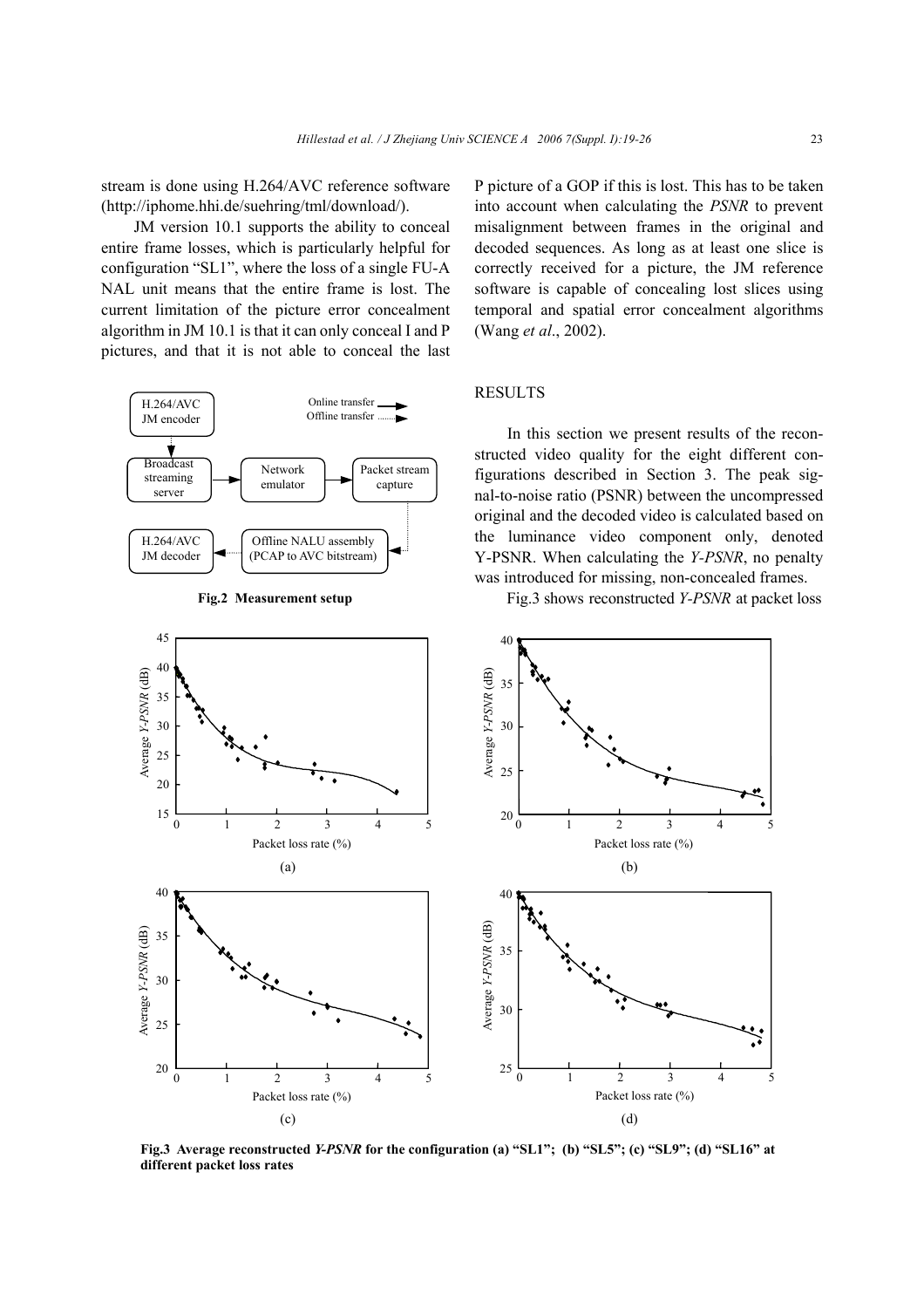rates from 0.01% to 5%. One dot in each of the scatter plots corresponds to the average *Y-PSNR* across all the frames of the reconstructed video sequence for a single run through the test bed. Curves estimated using second or third order polynomial regression (depending on which order made the best fit) are also shown in the graphs for purpose of illustration.

From the plots we can clearly see that the error resilience with respect to reconstructed *Y-PSNR* improves significantly when more advanced slice partitioning schemes are being employed.

For instance, if we compare at which packet loss rate the configurations seem to have quality reduction to 35 dB *Y-PSNR* on average, we see that "SL1" reaches this point at a loss rate of approximately 0.3%. The corresponding figures for "SL5", "SL9", and "SL16" are  $0.5\%$ ,  $0.6\%$ , and  $0.9\%$ , respectively.

When the slice partitioning is matched to the MTU of the underlying network, and constrained intra prediction is employed, we see from Fig.4 that the performance is further improved. For "SLMTU-CIP", the reconstructed *Y-PSNR* stays above 35 dB for packet loss rates lower than 1.5%.



**Fig.4 Average reconstructed** *Y-PSNR* **for the configuration "SLMTU-CIP" for different PLR** 

Fig.5 shows how the deficiency in proper slice partitioning affects the video delivery when packet loss occurs. The effective packet loss rate, here equal to the total number of transmitted packets divided by the sum of lost and discarded packets, is plotted as a function of packet loss for five sets of measurements. For "SL1", where no slice partitioning is employed, nearly 20% of the packets have to be discarded when 3% of the packets are lost in the network. The situation improves with increasing slice partitioning, and for "SLMTU-CIP", no packets have to be discarded, meaning that the effective PLR is equal to the PLR inflicted by the network.



**Fig.5 Effective packet loss as a function of packet loss for different slice partitioning configurations** 

From Fig.6a we can clearly see what can be gained by using FMO for moderate and higher loss rates. While the reconstructed *Y-PSNR* for "SLMTU-CIP" decreases below 35 dB at around 1% packet loss, "SLMTU-FMO-CIP" can maintain an average *Y-PSNR* above 35 dB for up to 3.5%~4% of random packet loss for our test material. Also note from Figs.4 and 6a that, while decreasing the compression efficiency by 0.5 dB in the error free case, the FMO-based scheme seem to outperform the pure slice partitioning based scheme at packet loss rates higher than 0.25%.

Measurements for "SLMTU-FMO-CIP-MBLINE" reveal that intra coding a single group of macroblocks in every picture gives error robustness performance comparable to that of using I pictures for random packet loss. In Fig.6b we see that the reconstructed *Y-PSNR* decreases just slightly faster than that for "SLMTU-FMO-CIP" in Fig.6a, and that it stays above the 35 dB line for packet loss rates smaller than 2.8%.

Interestingly, we see from Fig.6c that the hierarchical coding scheme using B pictures in "SLMTU-FMO-CIP-PYR" actually has reduced error robustness compared to "SLMTU-FMO-CIP", and that reconstructed *Y-PSNR* falls below 35 dB for PLR higher than 2.5%. This indicates that, without some prioritization mechanism in place to protect the all-important base layer (consisting of the I and P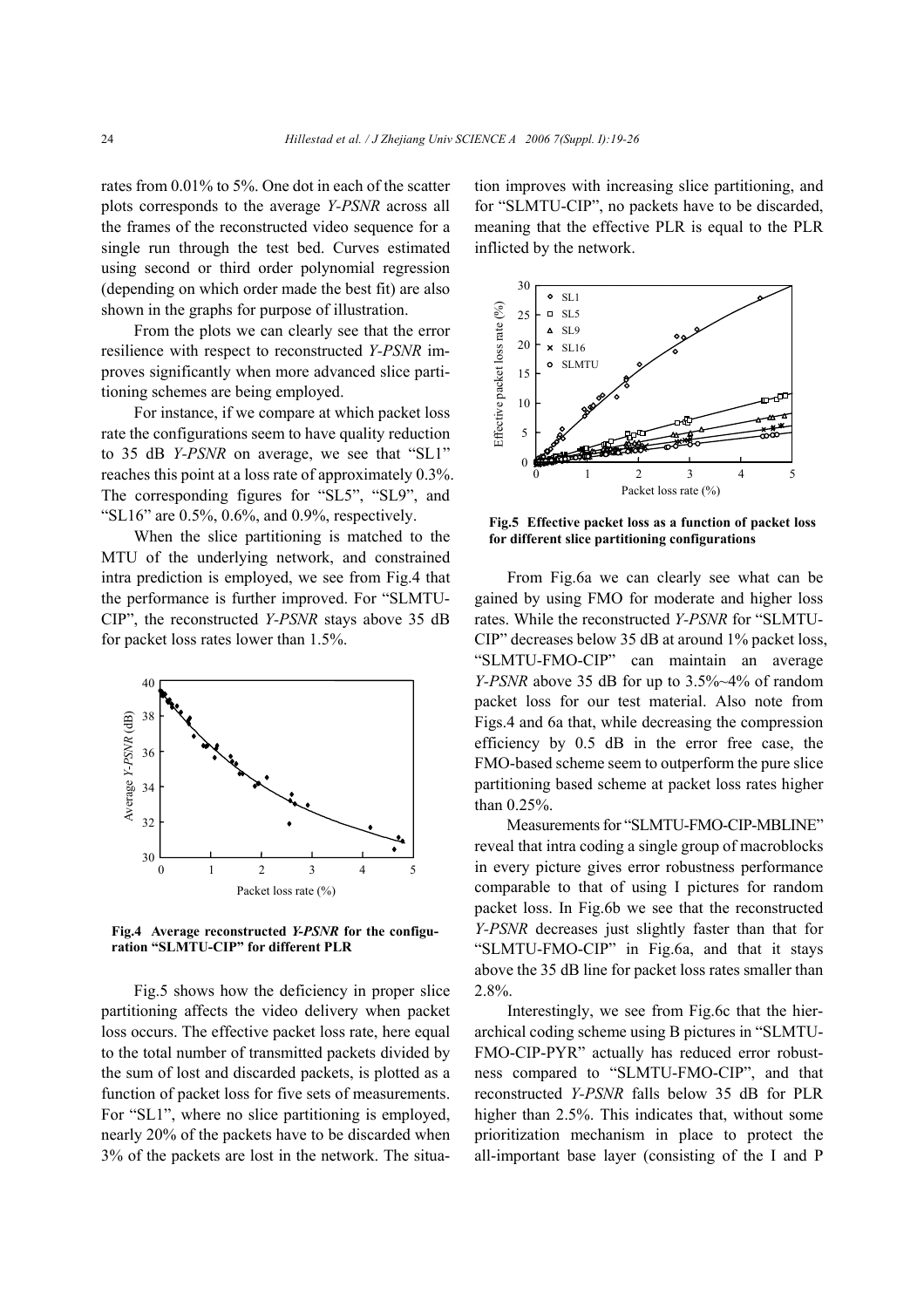

**Fig.6 Average reconstructed** *Y-PSNR* **for the configuration (a) "SLMTU-FMO-CIP"; (b) "SLMTU-FMO-CIP-MOLIVE"; (c) "SLMTU-FMO-CIP-PYR" at different packet loss rates** 

pictures in the pyramid), the IPPPP coding structure of "SLMTU-FMO-CIP" is superior to the pyramid coding in "SLMTU-FMO-CIP-PYR" in terms of error robustness. In the error free case, however, pyramid coding improves the compression efficiency by 0.2 dB for our test material when FMO is used (Fig.1).

#### **SUMMARY**

In this paper, we have presented an evaluation of the error robustness of RTP-based broadcast streaming of high-quality high-definition H.264/AVC video. IP network emulation was used to introduce a varying amount of randomly distributed packet loss. A network interface monitoring card was used to capture the video packets into a PCAP trace file. Purposely-built software was developed to parse the trace file, analyze the RTP stream and assemble an H.264/AVC Annex B byte stream file, which was then decoded by JVT JM 10.1 reference software. The proposed measurement setup is a novel, practical and intuitive approach to conduct error resilience testing of real-world H.264/AVC broadcast applications.

Through a series of experiments, we evaluated some of the error resilience features of the H.264/AVC standard, and observed how they performed at packet loss rates from 0.01% to 5%. The results confirmed that an appropriate slice partitioning scheme is essential to obtain graceful degradation of application behaviour in the case of packet loss. While FMO reduces the compression efficiency by about 1 dB for our test material, reconstructed video quality is improved for loss rates of 0.25% and higher. At loss rates up to  $3\%~4\%$  for our test material, flexible macroblock ordering together with slice partitioning matched to the MTU of the underlying network can give remarkable objective and subjective visual quality.

#### **References**

- Calafate, C.M., Malumbres, M.P., Manconi, P., 2004. Performance of H.264 Compressed Video Streams over 802.11b Based Manets. 24th International Conference on Distributed Computing Systems Workshop, p.776-781.
- DCI & ASC (Digital Cinema Initiatives and the American Society of Cinematographers), 2004. StEM Mini-movie Access Procedyre. Available at http://www.dcimovies. com/.
- Hallbach, T., Olsen, S., 2004. Error Robustness Evaluation of H.264/MPEG-4 AVC. Proceedings of the International Conference on Visual Communications and Image Processing (VCIP).
- Hillestad, O.I., Libak, B., Perkis, A., 2005. Performance